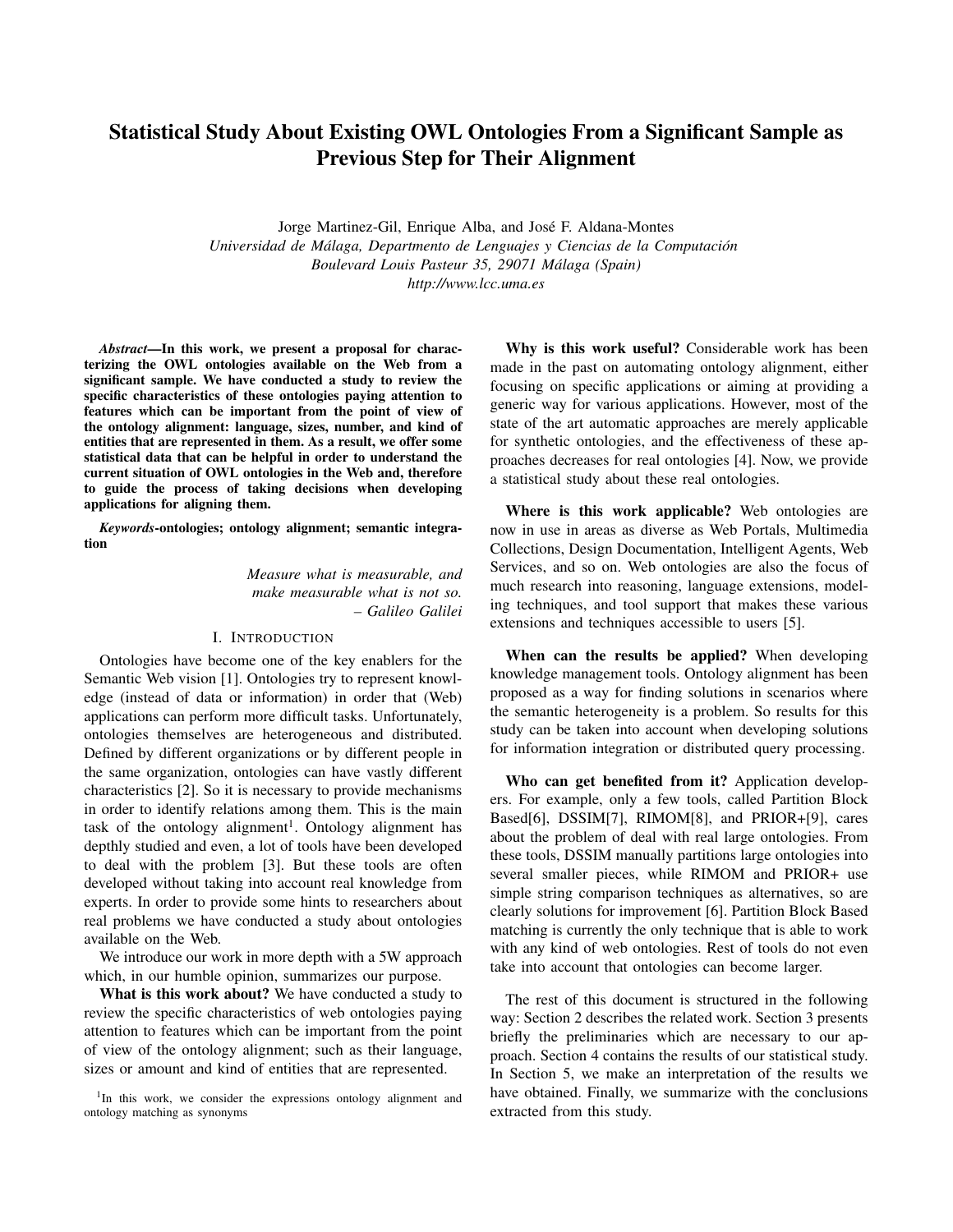# II. RELATED WORK

To the best of our knowledge, only a few statistical studies about ontologies have been performed in the past. However, none of them have been conducted from the point of the view of the ontology alignment when collecting features from the ontologies. This is a brief summary of them:

- Wang et al. [10] described an algorithm to extract features from real world ontologies in order to obtain a benchmark useful for developers who wish to build software for this kind of ontologies.
- Tempich and Volz [11] used a set of ontologies for collecting information about entities in order to build reasoners. By examining their own data, they proposed to cluster ontologies into five categories.
- Magkannaraki et al. [12] collected information in order to detect problems (missing typing, namespace problems, wrong vocabularies, and so on) from ontologies.
- Bechhifer and Volz [13] conducted a new study by using 277 OWL ontologies in order to obtain the expressivity of them. They showed that many of these OWL Full<sup>2</sup> ontologies (a little restrictive kind of OWL ontology) are OWL Full because of missing type triples, and can be easily patched syntactically.
- Wang et al. [14] extended the work in [13]. They collected a much larger size of samples and applied similar analysis to attempt to patch these OWL Full files. In addition, they shown how many OWL Full files can be coerced into much more restrictive types.
- Finally, Warren [15] paid attention to ontologies in the public domain as their continuing availability in order to monitor the ongoing projects for developing ontologies.

The novelty of our work in relation to these studies is that we have conducted a study to find the characteristics of existing public web ontologies paying attention to features such as their language, sizes or amount and kind of entities that are represented. In our opinion, these characteristics are useful from the point of view of the developer of ontology alignment tools who frequently has to take decisions related to the ontologies these tools have to deal with.

#### III. PRELIMINARIES

OWL Web Ontology Language [16] is the most common language for representing web ontologies. OWL has been designed to be used by applications that need to process the content of information instead of just presenting information to humans. OWL facilitates greater machine interpretability of Web content. Components from OWL ontologies are defined now. It is neccesary to bear in mind these concepts because they are going to be the object of our study.

Definition 1 (Class). *A class is a kind of ontology entity that defines a group of individuals that belong to this class because they share some properties.*

Example 1. Jorge, Enrique and José are members of the class Person. Classes can be organized in a specialization hierarchy using subClassOf.

In general, there is a most general class named Thing that is the class of all individuals and is a superclass of all classes. There is also a most specific class named Nothing that is the class that has no instances and a subclass of all classes [16].

Definition 2 (Property). *A Property is a kind of ontology entity that states relationships between individuals or between individuals and data values.*

There are two kinds of properties: a) Object Property and b) Datatype Property. The first kind can be used to relate an instance of a class to another instance of other class. The second can be used to relate an instance of a class to an instance of a datatype.

Example 2. For example, the property wasBorn is an Object Property. Because it can be used to link an instance of a class for representing People to other instance of a class representing Places . For example (: denotes instance), :Marta wasBorn :Madrid.

On the other hand, the property hasAge is a Data Property because it can be used to relate an instance of the class representing People to an instance of the datatype Integer. For example (: denotes instance), :Marta hasAge 29.

Definition 3 (Individual). *An Individual is a kind of ontology entity that is an instance of one o more classes, and properties may be used to relate one individual to another.*

Example 3. An individual named Jorge may be described as an instance of the class Person and the property hasNationality may be used to relate the individual Jorge to the individual Spanish .

# *A. Data collection*

We have used the international version of the  $Google<sup>3</sup>$ search engine to collect our OWL ontologies. We have taken the 300 first ontologies that are indexed for the query filetype:owl. Unlike other works, where *toy ontologies*<sup>4</sup> are discarded, we have not discarded any kind of ontologies.

<sup>2</sup>OWL Full is a kind of OWL ontology designed to be compatible with RDF Schema

<sup>3</sup>http://www.google.com

<sup>4</sup>Several authors use the term *toy ontology* for naming those kind of ontologies that are not useful, i.e. examples, tests and, so on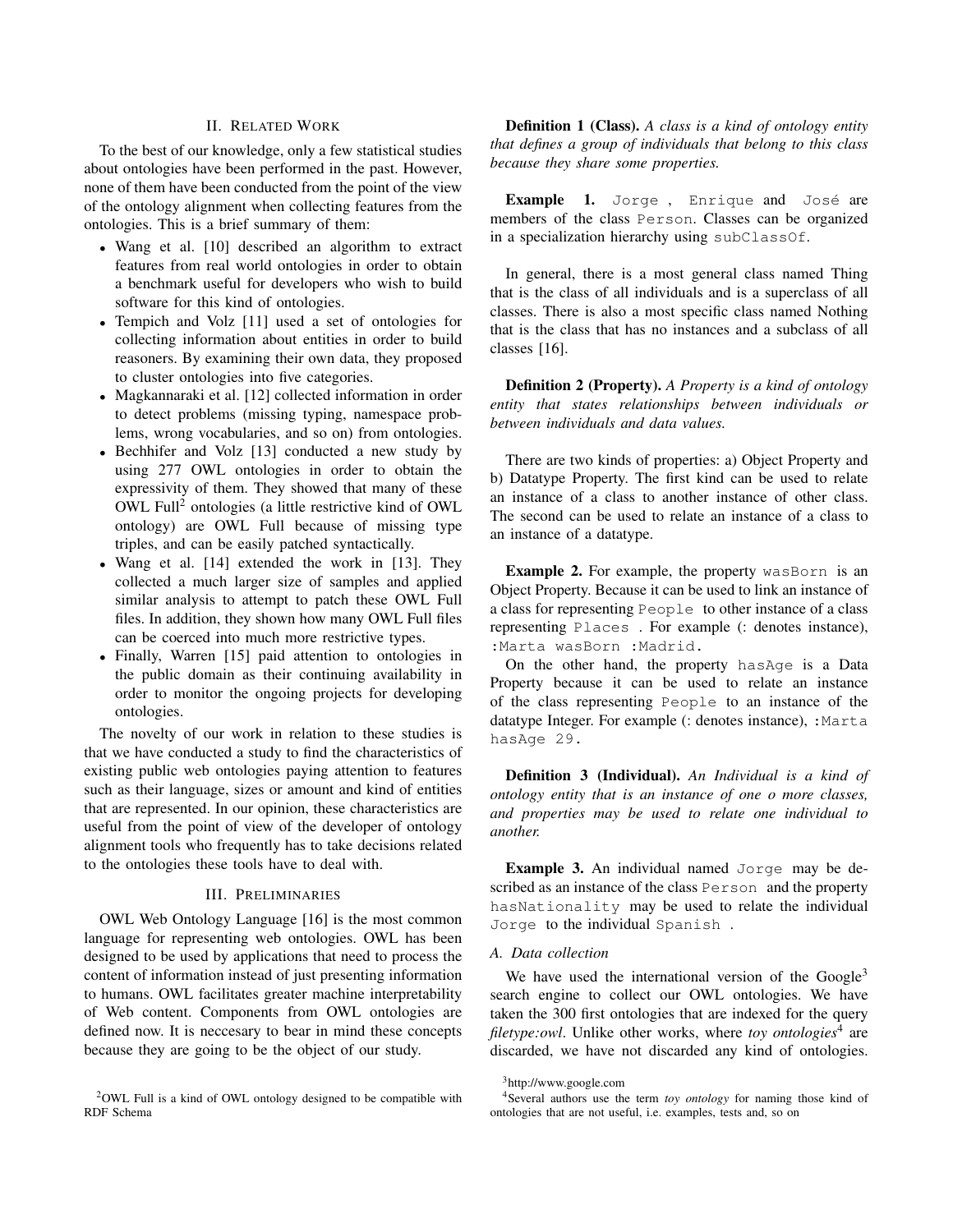| Language          | #Ontologies    | Percentage |
|-------------------|----------------|------------|
| English           | 250            | 0.833      |
| Neutral           | 12             | 0.040      |
| Spanish           | 10             | 0.033      |
| German            | 10             | 0.033      |
| Portuguese        | 5              | 0.016      |
| Internationalized | 5              | 0.016      |
| French            | 3              | 0.010      |
| Italian           | $\mathfrak{D}$ | 0.007      |
| Dutch             | 2              | 0.007      |
| Polish            |                | 0.003      |

Table I SUMMARY OF THE MOST USED LANGUAGES FOR DEVELOPING ONTOLOGIES

Moreover, we have included ontologies that are bad-formed. In case we have to deal with a bad-formed ontology, its contribution to data collected will be ignored. Protegé<sup>5</sup> has been used to count the entities contained on the ontologies. The collection task was was done until march 2009.

# IV. STATISTICAL STUDY

In this section, we perform a statistical study to understand several characteristics from OWL ontologies. These are the aspects to research and their justification:

- *Language chosen for developing the OWL ontologies.* This aspect is important because it can help designers to take decisions related to the inclusion of background knowledge support.
- *Size of the files where OWL ontologies are contained.* This aspect is important when designing input components for ontology alignment tools.
- *Amount and nature of the entities represented on the OWL ontologies.* Understanding this fact can help designers when taking decisions about the inclusion of ontology matching algorithms.
- *Classification of the ontologies according to the statistical data obtained.* We think that it is a very important too, because it can help us to decide when a ontology is small, when is medium size, and when is large from a strictly statistical point of view.

In Table 1 we can see the absolute number and the percentage of ontologies available on the Web for a specific language.

Figure 1 is the graphical representation for Table 1. English is the most used language used for developing existing ontologies, followed by German and Spanish.

Size of the files where ontologies can be contained could seem irrelevant: there are comments, overhead, and so on. But in practice, programmers have to build applications that accept as input this kind of files. So, although this characteristic has not a strong importance from a theoretical point of view, it is useful in the practice. Table 2 shows Languages for developing Web Ontologies



Figure 1. Representation of the most used languages for developing ontologies

| <b>Method</b>             | Result (Kb) |  |
|---------------------------|-------------|--|
| Average Mean              | 204.26      |  |
| <b>Standard Deviation</b> | 976.18      |  |
| Mode                      | 5.00        |  |
| Median                    | 43.00       |  |
| Variance                  | 952934.27   |  |

Table II

STATISTICAL SUMMARY ORTAINED FROM THE SIZES OF THE FILES WHERE ONTOLOGIES ARE CONTAINED

a statistical summary obtained from the sizes of the files where ontologies are contained.

The average size for the file where an ontology is contained is 204.26 Kb. The standard deviation and variance are so high, so the dispersion is high. The most repeated size in the sample is a file of 5 Kb. An the median (central value) is much lower that the average mean.

Figure 2 shows an histogram for representing the size for the owl files that contains the web ontologies. Ontologies has been grouped in 250 Kb multiples. The last bar represents the amount of ontologies larger than 1000 Kb that we have found.

Figure 3 represents the size distribution for the files. The logarithmic function seems to be the most appropriate to do that. The equation that tries to represent the trend of the empirical data can be seen in the graphic. The quality of this function when representing the sizes of the ontologies is 93.94 percent.

Figure 4 represents the distribution of the total existing entities. We have obtained that the 48% of entities are classes, 43% are individuals, 6% are object properties, and only 3% are datatype properties.

Table 3 summarizes the information related to entities that are represented into the ontologies. We can notice that the dispersion of data is very high. Moreover, the big difference between the average mean and the median tell us that there is a larger number of small ontologies than large ontologies.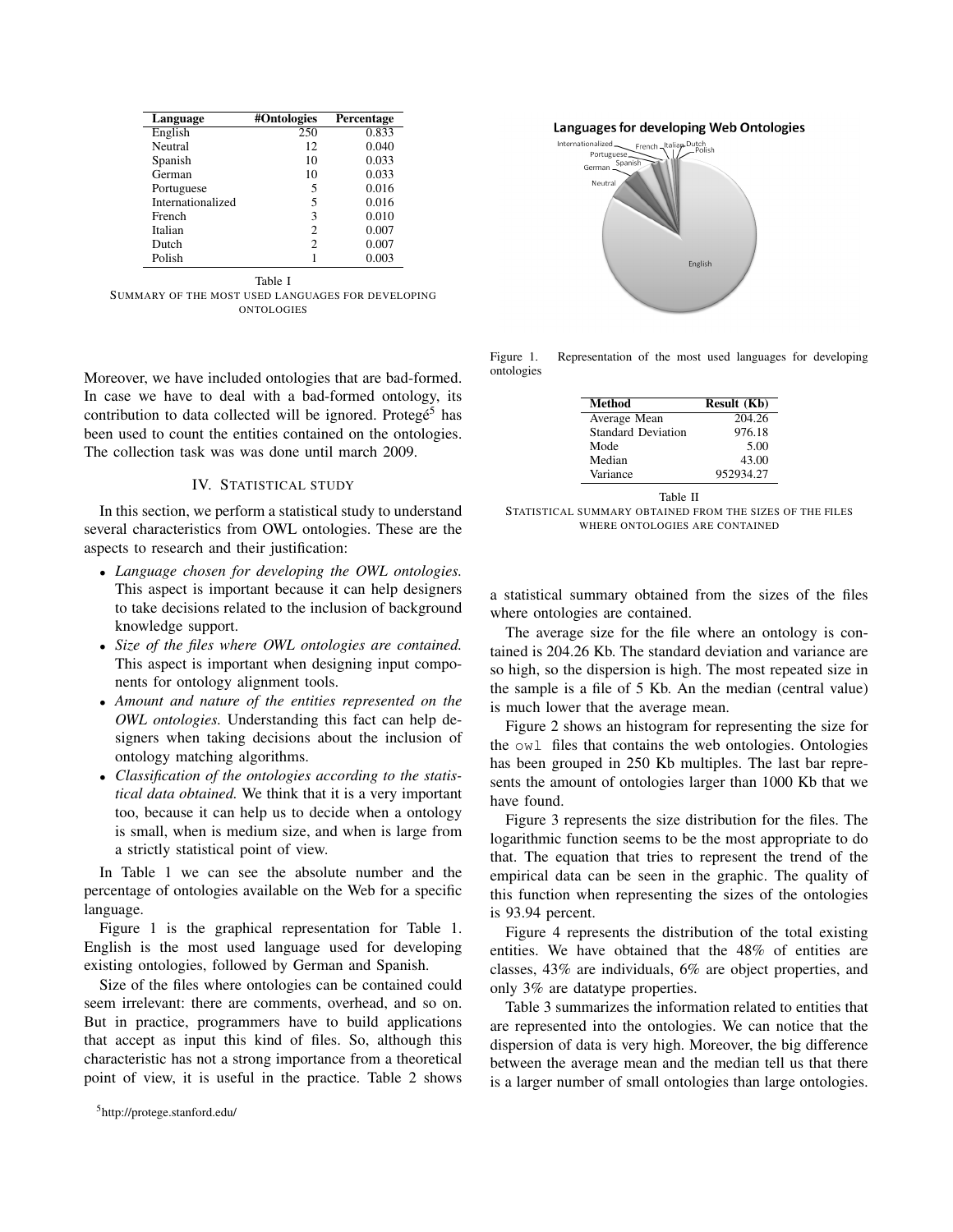

Figure 2. Histogram for representing the size for the files that contains the web ontologies



Figure 3. Distribution of the sizes of the ontologies

# **Entities on Web Ontologies**



Figure 4. Percentage of entities represented in the ontologies from the collected sample

We think that entities from large ontologies make a key contribution to increase the value for the average mean. Maximum and minimum values are the largest and the smallest number of entities respectively.

In Table 4, we have partitioned the sample in five equivalence classes. These equivalence classes are non-exclusive, thus, a given ontology can belong to one if we attend at its classes and also to another if we attend at its individuals. We have named to these classes in the following way: a) Very Small Ontologies, b) Small Ontologies, c) Medium Ontologies, d) Large Ontologies, and e) Very Large Ontologies.

#### V. DISCUSSION

This section is about an interpretation of the results we have obtained. The section is divided in subsections corresponding to the four most important aspects of the study: a) Languages for developing the ontologies, b) distribution of the sizes of the ontologies, c) entities contained in the ontologies, and d) classification into categories.

## *A. About the languages of the ontologies*

Most of the ontologies from our sample (83.3%) are in English. This overwhelming majority of this language for developing ontologies gives us an evidence that most of the knowledge contained on the Web is in English. It is neccesary also to mention the effort for developing neutral ontologies when possible (for describing very precise domains where entities can be represented using codes, for example). German and Spanish languages are important too, but they are far from the first. Internationalized ontologies, thus, the kind of ontologies where entities are in several languages, represents a marginal amount of the existing ontologies currently available. But, what does all mean for a developer? Well, ontology matching developers who only include support for English dictionaries in their tools will cover the most of the real cases. This percentage could be higher as they include support for the rest of languages.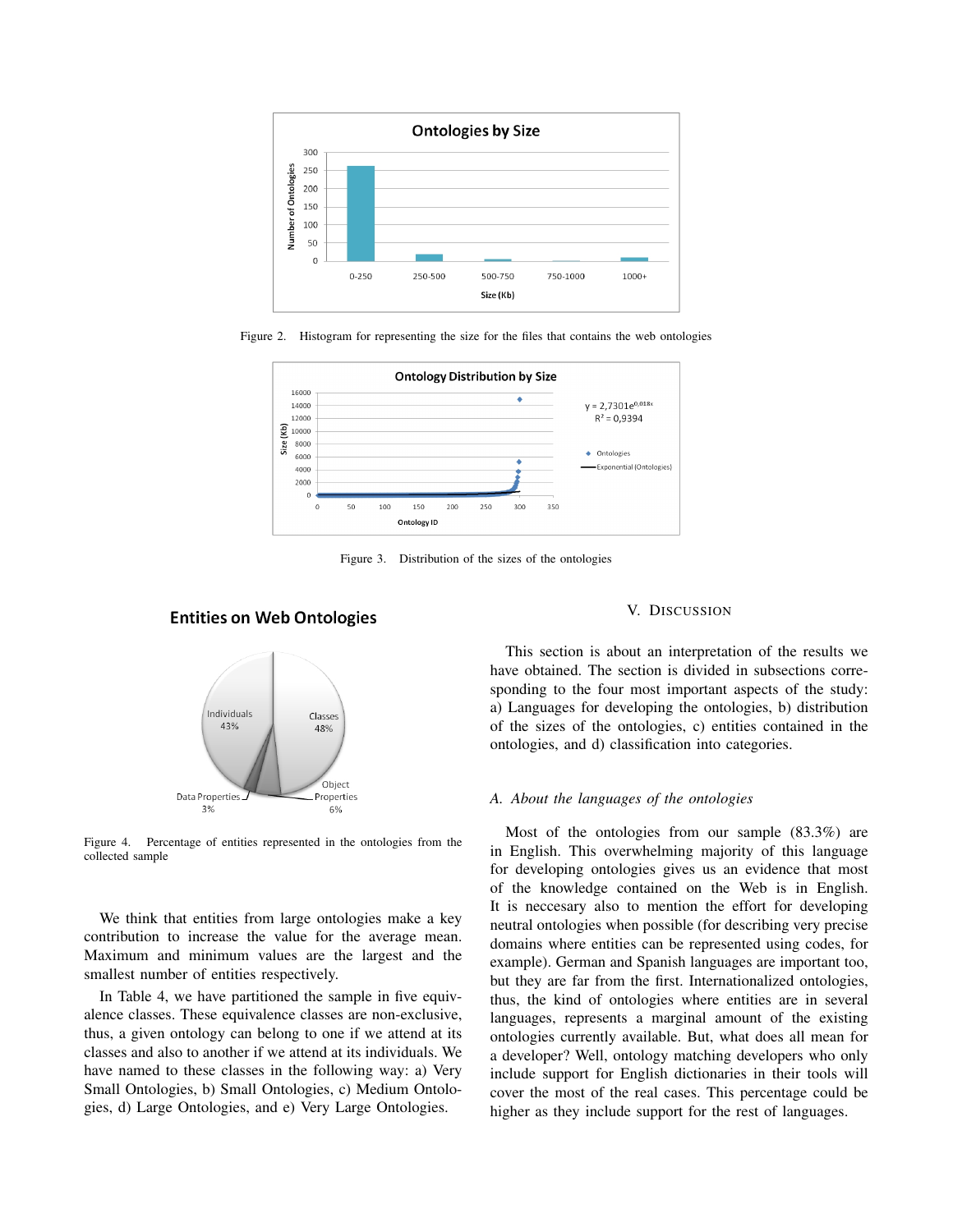|                           | #Classes   | #Object Properties | <b>#Data Properties</b> | #Individuals |  |  |
|---------------------------|------------|--------------------|-------------------------|--------------|--|--|
| Average Mean              | 384.73     | 46.16              | 21.82                   | 343.62       |  |  |
| <b>Standard Deviation</b> | 1856.75    | 86.93              | 46.93                   | 1801.95      |  |  |
| Mode                      | 2.00       | 0.00               | 0.00                    | 0.00         |  |  |
| Median                    | 52.50      | 17.50              | 7.00                    | 11.00        |  |  |
| Variance                  | 3447517.65 | 7557.73            | 2202.52                 | 3247017.29   |  |  |
| Maximum                   | 23141.00   | 950.00             | 557.00                  | 17943.00     |  |  |
| Minimum                   | 0.00       | 0.00               | 0.00                    | 0.00         |  |  |
| Table III                 |            |                    |                         |              |  |  |

STATISTICAL DATA RELATED TO ENTITIES THAT ARE REPRESENTED FROM THE ONTOLOGIES COLLECTED

|                         | #Classes  | #Object Properties | <b>#Data Properties</b> | #Individuals |  |  |
|-------------------------|-----------|--------------------|-------------------------|--------------|--|--|
| Very Small Ontologies   | $0 - 12$  | $0 - 3$            |                         |              |  |  |
| <b>Small Ontologies</b> | 13-29     | $4 - 11$           | 1-4                     | $1 - 4$      |  |  |
| Medium Ontologies       | $30 - 75$ | $12 - 30$          | $5 - 11$                | $5 - 26$     |  |  |
| Large Ontologies        | 76-160    | $31-60$            | 12-34                   | 27-172       |  |  |
| Very Large Ontologies   | 171-23141 | 61-950             | 35-557                  | 173-17943    |  |  |
| Table IV                |           |                    |                         |              |  |  |

PARTITION OF THE SAMPLE ACCORDING TO EQUIVALENCE CLASSES

#### *B. About the sizes of the ontologies*

Sizes of the ontologies follow a long tail distribution (also known as Zipf distribution or Pareto distribution). That it is to say, the size of ontologies is very small for a big proportion of the population of the distribution and this size is increased gradually for the rest of ontologies. The main characteristic of this kind of distribution is known as the 80/20 rule. Thus, the 80 percent of the population is small, and the other 20 percent is distributed along a long tail of sizes that are increased gradually.

Developers of ontology alignment tools can use this characteristic for taking decisions about the percentage of real ontologies that is covered by their tools. That it is to say, developing a tool for dealing with the 80 percent of the ontologies is easy but, dealing with the rest of the population of ontologies becomes more difficult in a gradual way.

#### *C. About the entities represented in the ontologies*

According to our study, we have a *web of classes*. Classes are designed to contain individuals but, nowadays, we have more classes (or groups of individuals) than individuals. One possible explanation could be that ontologies are frequently used as models for interoperability purposes, instead of annotating resources. In order to the Semantic Web may become real, ontologies should begin to be used more intensively for annotating resources. Related to the small number of properties, maybe ontologies are not enough expressive and are unfortunately still often reduced to some kind of ligthweight models like taxonomies.

What is the lesson that a developer can learn from this? Well, it seems a good idea to design algorithms which uses individuals for comparing the classes to which they belong. However, these tools are not going to find many individuals yet.



Figure 5. Inflexion point tells us where the linear trend for entities is broken, and therefore where we can begin to call Very Large to ontologies

#### *D. About the classification into categories*

If we attend to the results, we can realize of an annoying fact. Could be an ontology considered very large with 171 classes? Well the answer is not clear. Firstly, from a strictly statistical point of view, an ontology with 171 classes has a larger number of classes than the 80 percent of existing ontologies. But it is neccesary that this ontology may have at least 61 object properties, 24 data properties and 173 individuals to be considered as a complete very large ontology. However, experience tells us that it still seems to be a medium size ontology.

Maybe we should use the average size of an OWL ontology. We have that according to the average mean, a medium ontology has 384.73 classes. So we could consider an ontology with a larger number of classes as a large ontology, at least, larger that the mean. The problem consists in that the number of classes still seems to be insufficient to be considered as a big one.

We think that the solution to the problem can be found by inspection of the Figure 5. We can see that entities follow a linear trend in most part of the figure, but this trend is